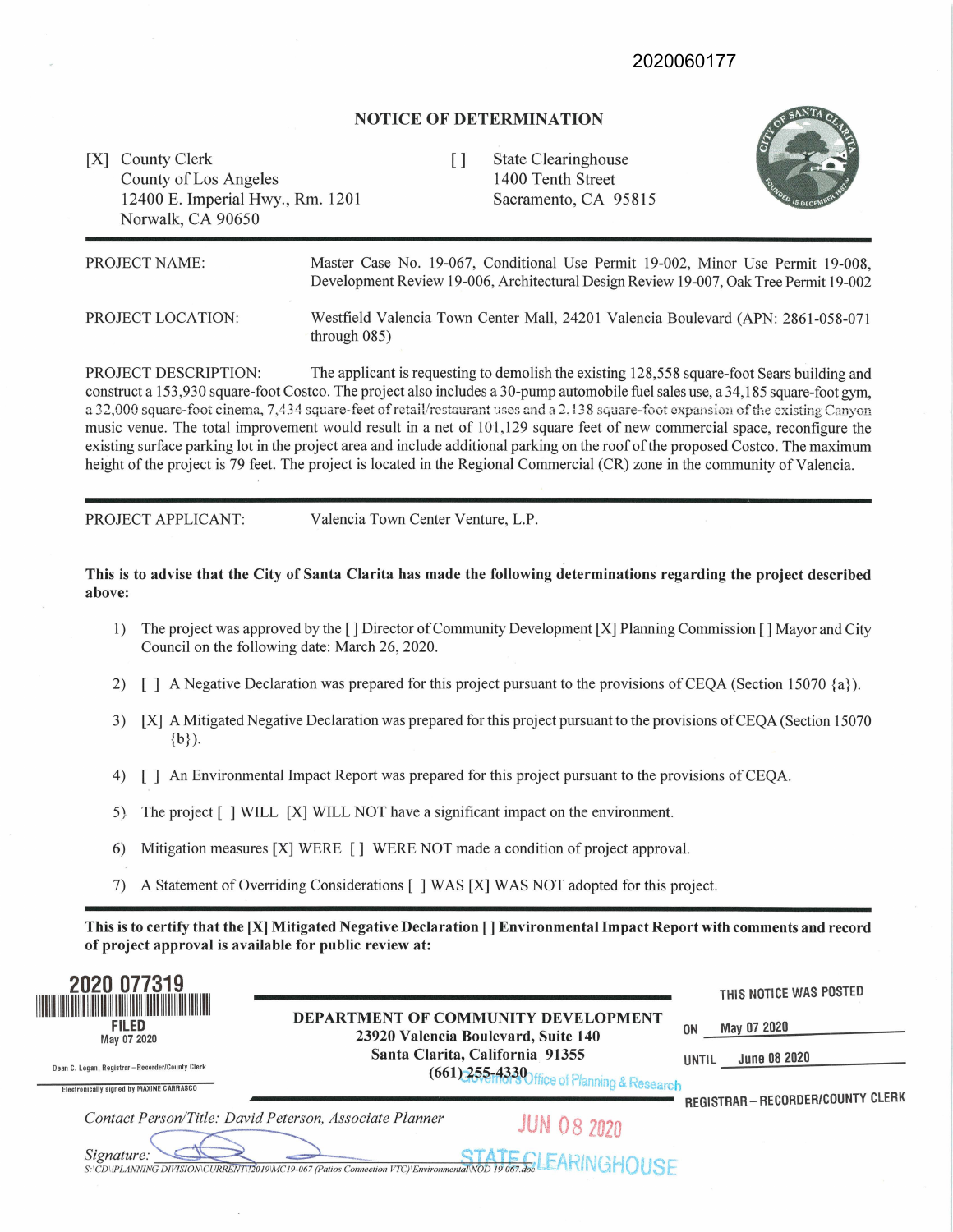### State of California---Natural Resources Agency CALIFORNIA DEPARTMENT OF FISH AND WILDLIFE **2020 ENVIRONMENTAL FILiNG** FEE **CASH RECEIPT**

|  | 2020 ENVIRONMENTAL FILING FEE CASH RECEIPT<br><b>RECEIPT#</b><br>202001230560023 |                                                                                                                                                                       |                                              |                        |                                        |                |                       |                     |          |
|--|----------------------------------------------------------------------------------|-----------------------------------------------------------------------------------------------------------------------------------------------------------------------|----------------------------------------------|------------------------|----------------------------------------|----------------|-----------------------|---------------------|----------|
|  |                                                                                  |                                                                                                                                                                       |                                              |                        |                                        |                |                       |                     |          |
|  |                                                                                  |                                                                                                                                                                       |                                              |                        | STATE CLEARING HOUSE # (If applicable) |                |                       |                     |          |
|  |                                                                                  | SEE INSTRUCTIONS ON REVERSE. TYPE OR PRINT CLEARLY                                                                                                                    |                                              |                        |                                        |                |                       |                     |          |
|  |                                                                                  | <b>LEAD AGENCY</b>                                                                                                                                                    |                                              |                        |                                        |                |                       | DATE                |          |
|  |                                                                                  | DEPARTMENT OF COMMUNITY DEVELOPMENT                                                                                                                                   |                                              |                        |                                        |                |                       | 01/23/2020          |          |
|  |                                                                                  | COUNTY/STATE AGENCY OF FILING                                                                                                                                         |                                              |                        |                                        |                |                       | DOCUMENT NUMBER     |          |
|  |                                                                                  | <b>LOS ANGELES</b>                                                                                                                                                    |                                              |                        |                                        |                |                       | 2020018829          |          |
|  |                                                                                  | <b>PROJECT TITLE</b>                                                                                                                                                  |                                              |                        |                                        |                |                       |                     |          |
|  |                                                                                  | MASTER CASE NO 19-067, CONDITIONAL USE PERMIT 19-002, MINOR USE PERMIT 19-008<br>DEVELOPMENT REVIE 19-006, ARCHITECTURAL DESIGN REVIEW 19-007, OAK TREE PERMIT 19-002 |                                              |                        |                                        |                |                       |                     |          |
|  |                                                                                  | PROJECT APPLICANT NAME                                                                                                                                                |                                              |                        |                                        |                |                       | <b>PHONE NUMBER</b> |          |
|  |                                                                                  | <b>DAVID PETERSON</b>                                                                                                                                                 |                                              |                        |                                        |                |                       |                     |          |
|  |                                                                                  | <b>PROJECT APPLICANT ADDRESS</b>                                                                                                                                      |                                              |                        | CITY                                   |                | <b>STATE</b>          | ZIP CODE            |          |
|  |                                                                                  | 23920 VALENCIA BLVD SUITE 140                                                                                                                                         |                                              |                        | SANTA CLARITA                          |                | CA                    | 91355               |          |
|  |                                                                                  | PROJECT APPLICANT (Check appropriate box):                                                                                                                            |                                              |                        |                                        |                |                       |                     |          |
|  |                                                                                  | ☑ Local Public Agency                                                                                                                                                 | School District                              | Other Special District |                                        | □ State Agency | $\Box$ Private Entity |                     |          |
|  |                                                                                  | <b>CHECK APPLICABLE FEES:</b>                                                                                                                                         |                                              |                        |                                        |                |                       |                     |          |
|  | □                                                                                | Environmental Impact Report (EIR)                                                                                                                                     |                                              |                        |                                        |                |                       |                     |          |
|  |                                                                                  |                                                                                                                                                                       |                                              |                        |                                        |                | \$3,343.25            | SS.                 | 0.00     |
|  | ⊠                                                                                | Negative Declaration (ND)(MND)                                                                                                                                        |                                              |                        |                                        |                | \$2,406.75            | S                   | 2,406.75 |
|  | L                                                                                | Application Fee Water Diversion (State Water Resources Control Board Only)                                                                                            |                                              |                        |                                        |                | \$850,00              | S.                  | 0.00     |
|  | □                                                                                | Projects Subject to Certified Regulatory Programs (CRP)                                                                                                               |                                              |                        |                                        |                | \$1,136.50            | s.                  | 0.00     |
|  | М                                                                                | County Administrative Fee                                                                                                                                             |                                              |                        |                                        |                | \$50.00               | S                   | 75.00    |
|  | m                                                                                | Project that is exempt from fees                                                                                                                                      |                                              |                        |                                        |                |                       |                     |          |
|  |                                                                                  | Notice of Exemption<br>П                                                                                                                                              |                                              |                        |                                        |                |                       |                     |          |
|  |                                                                                  | п                                                                                                                                                                     | CDFW No Effect Determination (Form Attached) |                        |                                        |                |                       |                     |          |
|  |                                                                                  |                                                                                                                                                                       |                                              |                        |                                        |                |                       |                     |          |
|  | П                                                                                | Other                                                                                                                                                                 |                                              |                        |                                        |                |                       | S                   | 0.00     |
|  |                                                                                  | PAYMENT METHOD:                                                                                                                                                       |                                              |                        |                                        |                |                       |                     |          |
|  | $\Box$                                                                           | Cash<br>Credit<br>l 1                                                                                                                                                 | Check<br>м                                   | Other<br>ΙI            |                                        |                |                       |                     | 2,481.75 |
|  |                                                                                  |                                                                                                                                                                       |                                              |                        |                                        |                |                       |                     |          |

| <b>SIGNATURE</b>     | <b>TITLE</b> |  |
|----------------------|--------------|--|
| $\frac{1}{\sqrt{2}}$ | <b>ITC</b>   |  |
| ----------------     |              |  |



Dean C. Logan, Registrar-Recorder/County Clerk

Electronically signed by MAXINE CARRASCO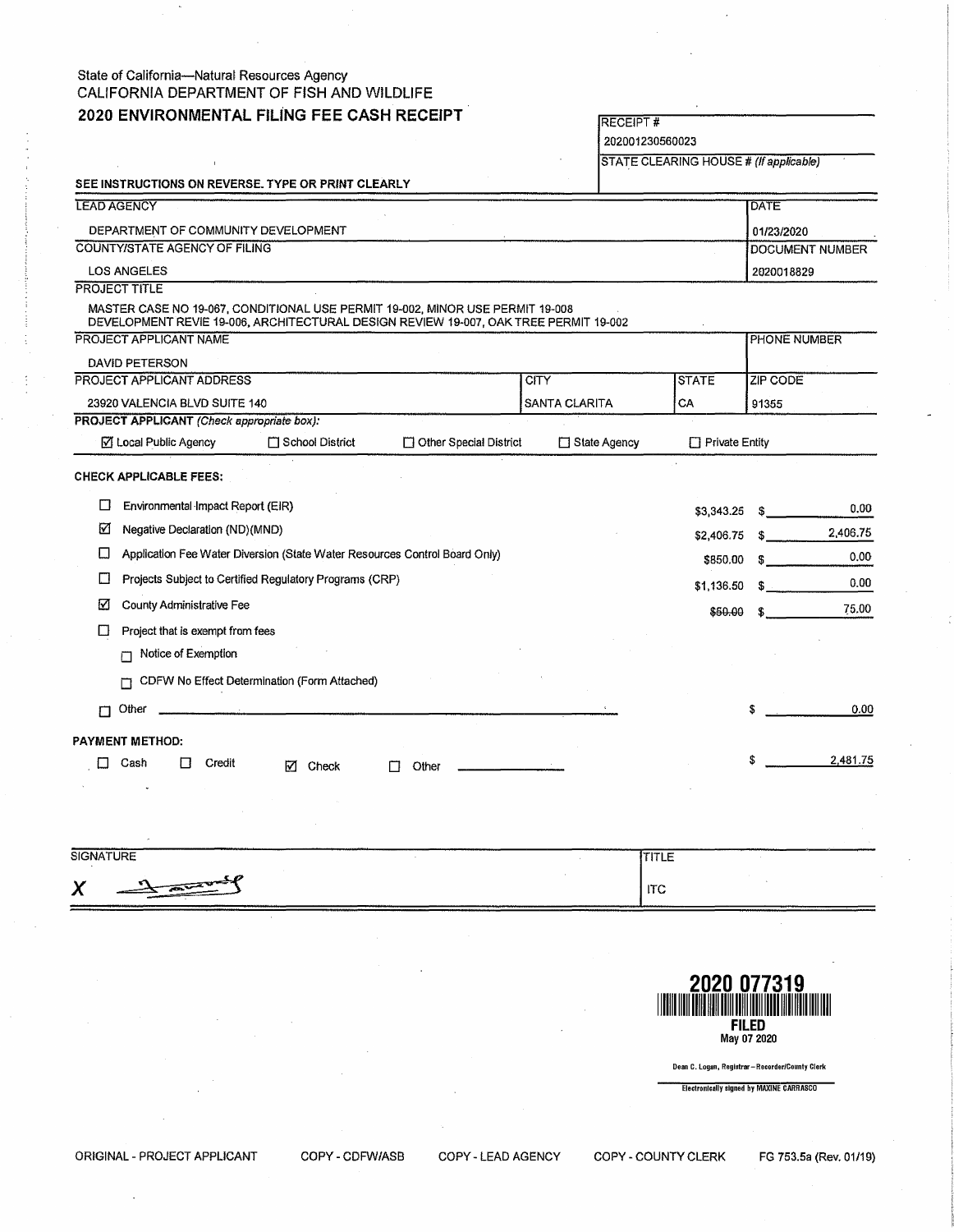#### **NOTICE OF DETERMINATION**

[X] County Clerk County of Los Angeles 12400 E. Imperial Hwy., Rm. 1201 Norwalk, CA 90650

[ ] State Clearinghouse 1400 Tenth Street Sacramento, CA 95815



PROJECT NAME:

Master Case No. 19-067, Conditional Use Permit 19-002, Minor Use Permit 19-008, Development Review 19-006, Architectural Design Review 19-007, Oak Tree Permit 19-002

PROJECT LOCATION:

Westfield Valencia Town Center Mall, 24201 Valencia Boulevard (APN: 2861-058-071 through  $085$ )

PROJECT DESCRIPTION: The applicant is requesting to demolish the existing 128,558 square-foot Sears building and construct a 153,930 square-foot Costco. The project also includes a 30-pump automobile fuel sales use, a 34,185 square-foot gym, a 32,000 square-foot cinema, 7,434 square-feet of retail/restaurant uses and a 2,138 square-foot expansion of the existing Canyon music venue. The total improvement would result in a net of 101,129 square feet of new commercial space, reconfigure the existing surface parking lot in the project area and include additional parking on the roof of the proposed Costco. The maximum height of the project is 79 feet. The project is located in the Regional Commercial (CR) zone in the community of Valencia.

PROJECT APPLICANT: Valencia Town Center Venture, L.P.

**This is to advise that the City of Santa Clarita has made the following determinations regarding the project described above:** 

- 1) The project was approved by the [] Director of Community Deveiopment **[X]** Planning Commission [ ] Mayor and City Council on the following date: January 21, 2020.
- 2) [ ] A Negative Declaration was prepared for this project pursuant to the provisions of CEQA (Section 15070 {a}).
- 3) [X] A Mitigated Negative Declaration was prepared for this project pursuant to the provisions of CEQA (Section 15070 {b}).
- 4) [ ] An Environmental Impact Report was prepared for this project pursuant to the provisions of CEQA.

5) The project [ ] WILL [X] WILL NOT have a significant impact on the environment.

- 6) Mitigation measures  $[X]$  WERE  $[ ]$  WERE NOT made a condition of project approval.
- 7) A Statement of Overriding Considerations [ ] WAS (X] WAS NOT adopted for this project.

This is to certify that the [XJ Mitigated Negative Declaration [ l Environmental Impact Report with comments and record of project approval is available for public review at:



Dean C. Logan, Registrar-Recorder/County Clerk Electronically signed by MAXINE CARRASCO

DEPARTMENT OF COMMUNITY DEVELOPMENT 23920 Valencia Boulevard, Suite 140 Santa Clarita, California 91355  $\frac{1}{2}$ (661) 255-4330<br>(661) 255-4330

*Contact Person/Title: David Peterson, Associate Planner* 

Signature: 5:\CD\IPLANNING DIVISION\CURRENT\\$2019\MC19-067 (Patios Connection VTC)\Environmental\NOD 19 067.doc LOSANGELES, COUNTY CLERK